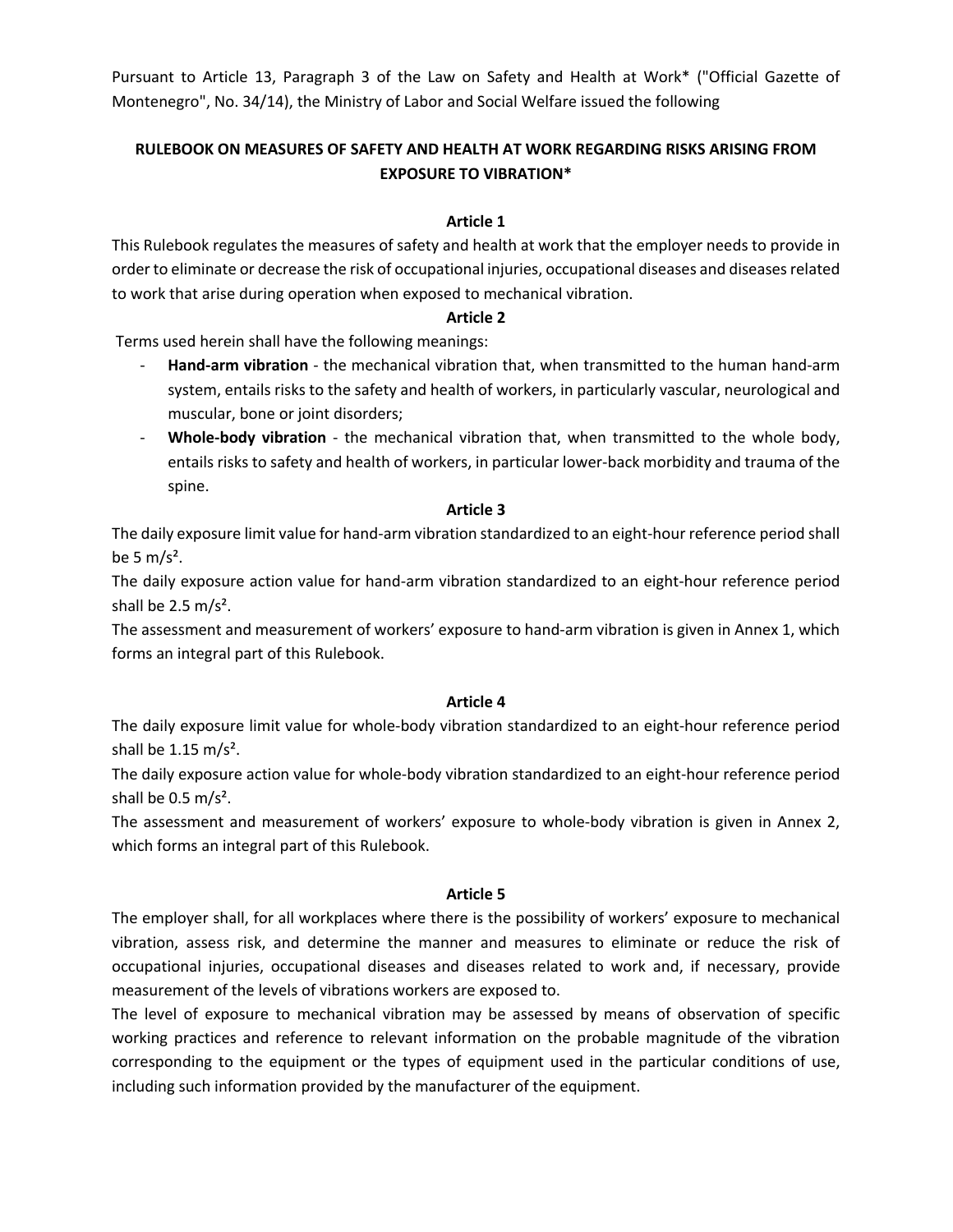The assessment procedure referred to in Paragraph 2 of this Article should not be equated with the measurement that requires the use of certain measuring instruments and appropriate methodology.

The employer shall hire a legal person or entrepreneur to measure the levels of mechanical vibrations referred to in paragraph 1 of this Article, who has the authorization to perform technical tasks and organize professional service for safety and health at work.

The employer shall keep the information obtained on the risk assessment on the basis of observation and/or measurement of mechanical vibrations in writing to allow their comparison and consultation in the later stages.

#### **Article 6**

The employer shall, while taking account of technical progress and possible measures for the elimination of risk at source, and while taking into account the general principles of the provision of measures of safety and health at work, eliminate the risks from exposure to mechanical vibration at source or reduce them to the lowest possible level.

Where the daily exposure action values referred to in Article 3, Paragraph 2 and Article 4, Paragraph 2 of this Rulebook are exceeded, the employer shall immediately establish and implement a program of technical and/or organizational measures to reduce exposure to mechanical vibration and other related risks, taking into account in particular:

- Other working methods to ensure less exposure to mechanical vibration;
- Selection of appropriate work equipment of appropriate ergonomic design and, taking into account of the work to be done, producing the least possible mechanical vibration;
- The provision of auxiliary equipment that reduces the risk of injuries caused by mechanical vibration, such as seats that effectively reduce whole-body vibration and handles which reduce the vibration transmitted to the hand-arm system;
- Appropriate maintenance programs for work equipment, the workplace and the related jobs;
- Design and layout of workplaces;
- Information and training to instruct workers to use work equipment correctly and safely in order to reduce exposure to a minimum;
- Limitation of the duration and intensity of the exposure;
- Work schedules with adequate rest periods;
- The provision of means and equipment for personal protection of workers exposed to cold and damp.

The employer shall ensure that workers shall not in any case be exposed to mechanical vibration above the exposure limit values.

If, despite the measures taken by the employer, the exposure of the workers exceeds the exposure limit values, the employer shall immediately implement all measures of health and safety at work, to reduce exposure below the exposure limit values.

The employer shall, as soon as possible, if the exposure is higher than the exposure limit value to mechanical vibrations, determine the reasons why exposure limit value was exceeded and appropriately adjust measures to protect health and safety in order to prevent further excess of exposure limit values to mechanical vibrations.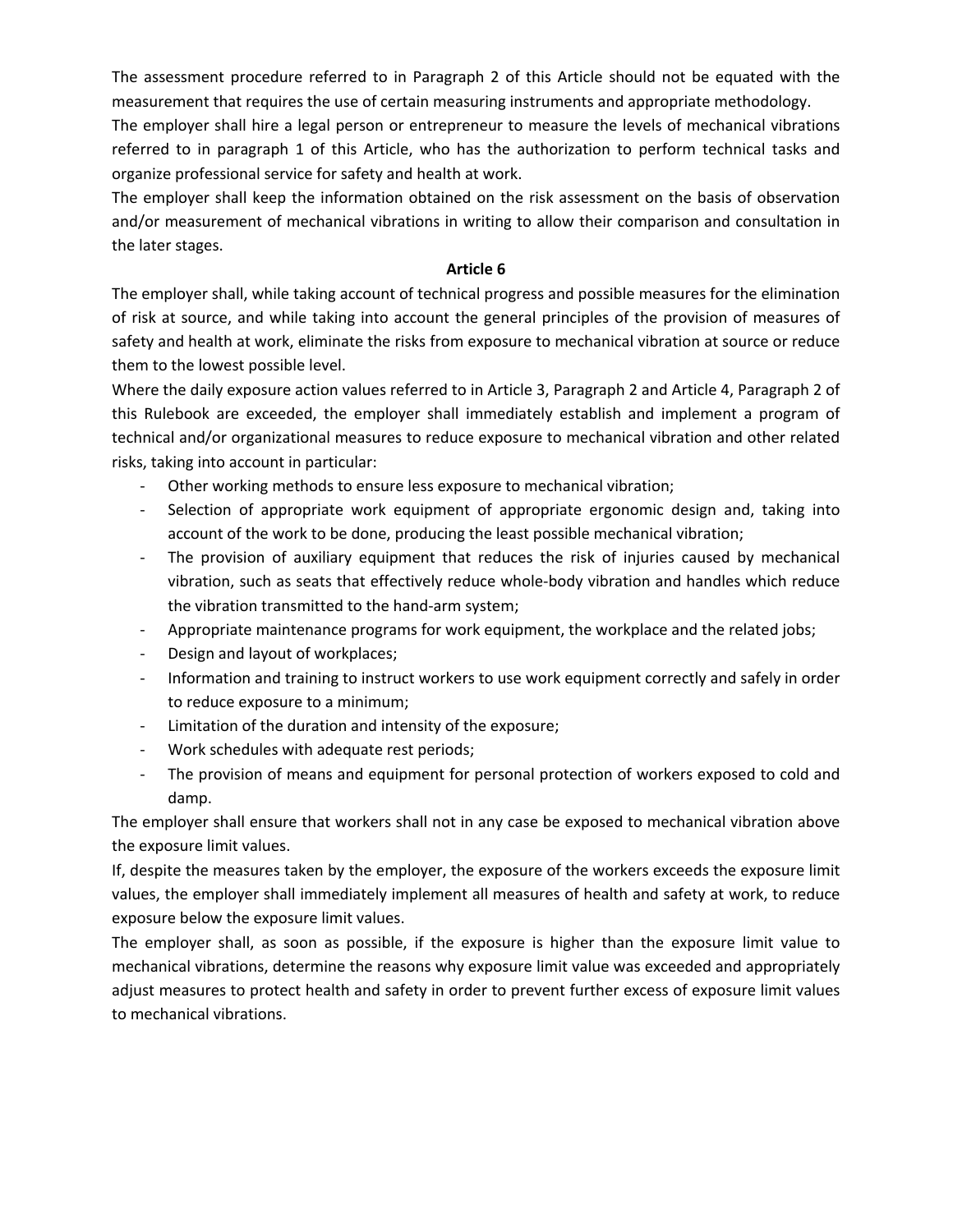## **Article 7**

This Rulebook shall enter into force on the eighth day following its publication in the "Official Gazette of Montenegro".

\* This Rulebook transposes the Directive 2002/44/EC of the European Parliament and of the Council of 25 June 2002 on the minimum health and safety requirements regarding the exposure of workers to the risks arising from physical agents (vibration).

No: 170-16/2016-5 Podgorica, 5 April 2016

> MINISTER Zorica Kovačević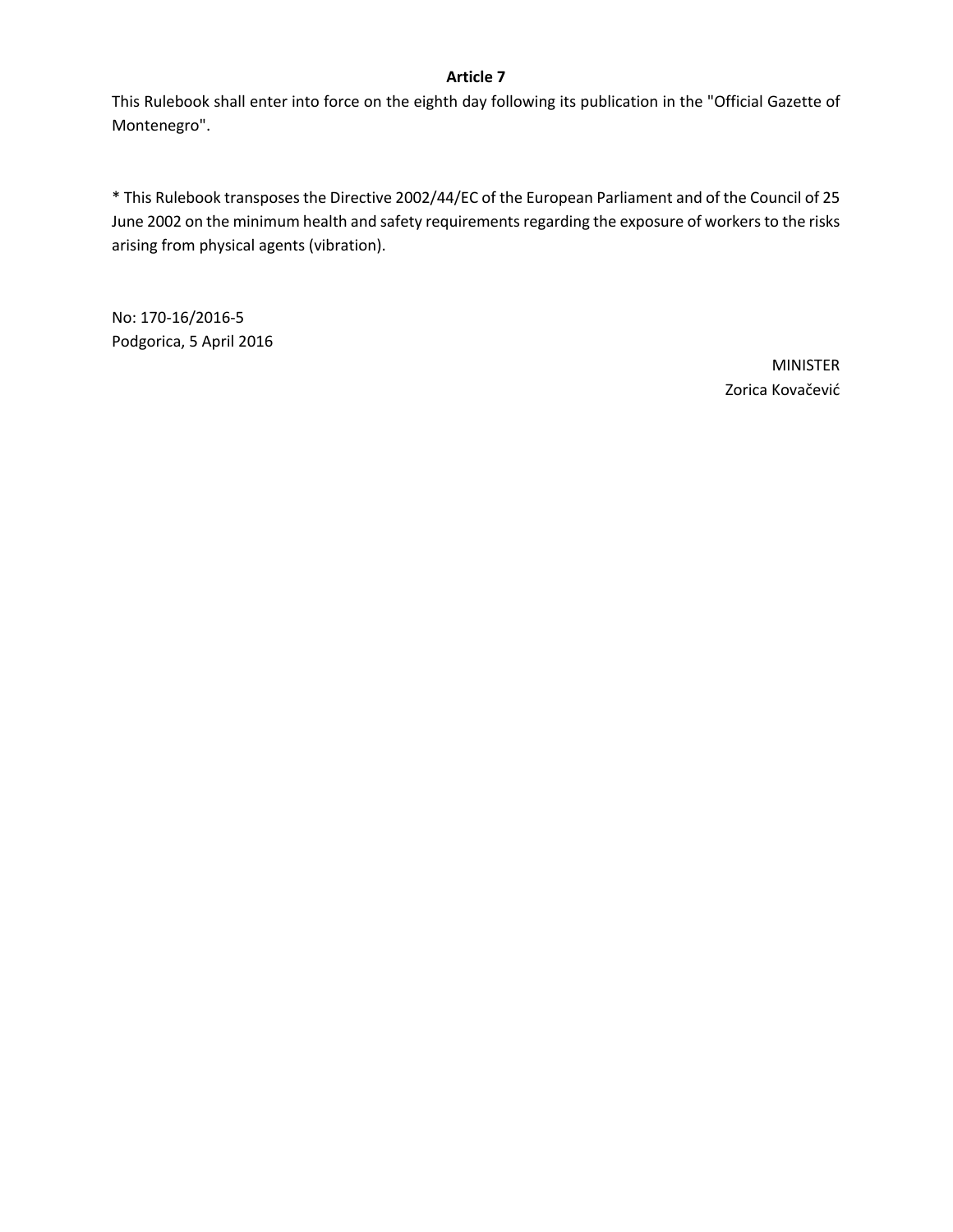## **ASSESSMENT OF EXPOSURE AND MEASURING EXPOSURE OF WORKERS TO HAND-ARM VIBRATION**

## **1. Assessment of exposure**

1.1. The assessment of the level of exposure to mechanical hand-arm vibration is based on the calculation of daily exposure value normalized to an eight-hour reference period A(8), expressed as the square root of the sum of the square (rms) (total value) of the frequency-weighted acceleration values determined on three orthogonal axes of a<sub>hwx</sub>, a<sub>hwy</sub>, a<sub>hwz</sub> as defined in chapters 4 and 5 and Annex A to the ISO standard 5349-1 (2001).

1.2. The assessment of the level of exposure may be carried out on the basis of an estimate based on information supplied by the manufacturer concerning the level of emission from the work equipment used, and based on observation of specific work practices or on measurement.

### **2. Measurement**

2.1. When measurement is carried out in accordance with Article 5, Paragraph 1 of this Rulebook:

- The methods used may include sampling, which should be representative of the personal exposure of a worker to mechanical vibration;
- Methods and apparatus used must be adapted to the particular characteristics of the mechanical vibration to be measured, to ambient factors and to the characteristics of the measuring apparatus, in accordance with the ISO standard 5349-2 (2001).

2.2. In the case of devices which need to be held with both hands, measurements must be made on each hand, and the exposure is determined by reference to the higher measured value taking into account the data on the measurement of the other arm.

## **3. Means and equipment of personal protection at work**

3.1. The program of technical or organizational measures under Article 6 Paragraph 2 of this Rulebook may include means and equipment for personal protection from hand-arm vibrations.